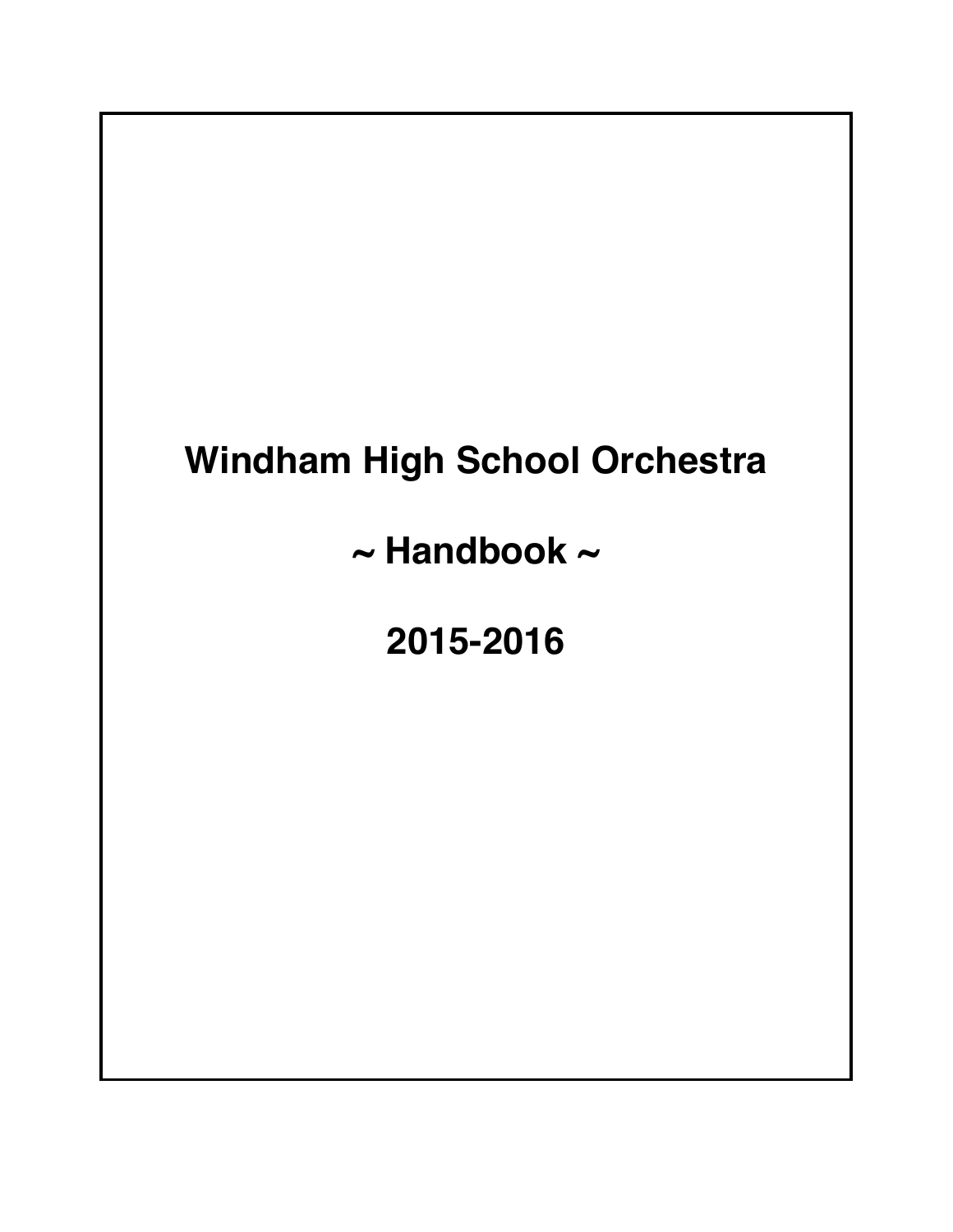# **Instructor Information**

**Instructor**: Hanna Flewelling **Email**: [hflewelling@grsu14.org](mailto:hflewelling@grsu14.org) **Location/Time**: Rm 308 during Per 8 **Late Nights**: By Appointment only

## **Philosophy/Course Objectives**

Music revolves around the ability to influence and express emotions through sound. Musicians must fill many roles in order to meet this demand: listener, interpreter, performer, and creator. Furthermore, these same musicians spend many years, sometimes a lifetime, honing their craft and striving to reach new levels of excellence.

The overall goal of this class is to assist students in developing the knowledge and skills to appreciate and/or pursue music far beyond their high school years. In order to achieve this goal the following areas will be emphasized in class:

- Development of higher technical ability through varied repertoire and exercises
- Exploration of musical interpretation and emotive qualities
- Expansion of students' understanding of musical terminology, theory, and history
- Analysis of student and professional recordings for musical concepts, interpretation, and reflection.
- Discussion and development of good practice and rehearsal techniques
- Student application of musical concepts through performance and composition

# **Class Overview**

## **Class Expectations**

Students are expected to be on-time to class with all materials.

Preparation of music prior to classroom rehearsal time is expected. Rehearsal time is for ensemble work and instruction, not individual practice. At a minimum, students should be spending 45 - 60 minutes a week working on music outside of class time.

Students are expected to check their school email and class website regularly. All communication will be done in class, via email, or through the class website.

Students will be provided with a theory textbook, notebook of staff paper, and sheet music. These must be well maintained, and the sheet music should be written on *only* in pencil. All music and books will be collected at the end of the year. Students will be expected to replace any missing or damaged music

Finally, students are expected to maintain a well-organized folder and binder with their music, class notes, worksheets, and compositions.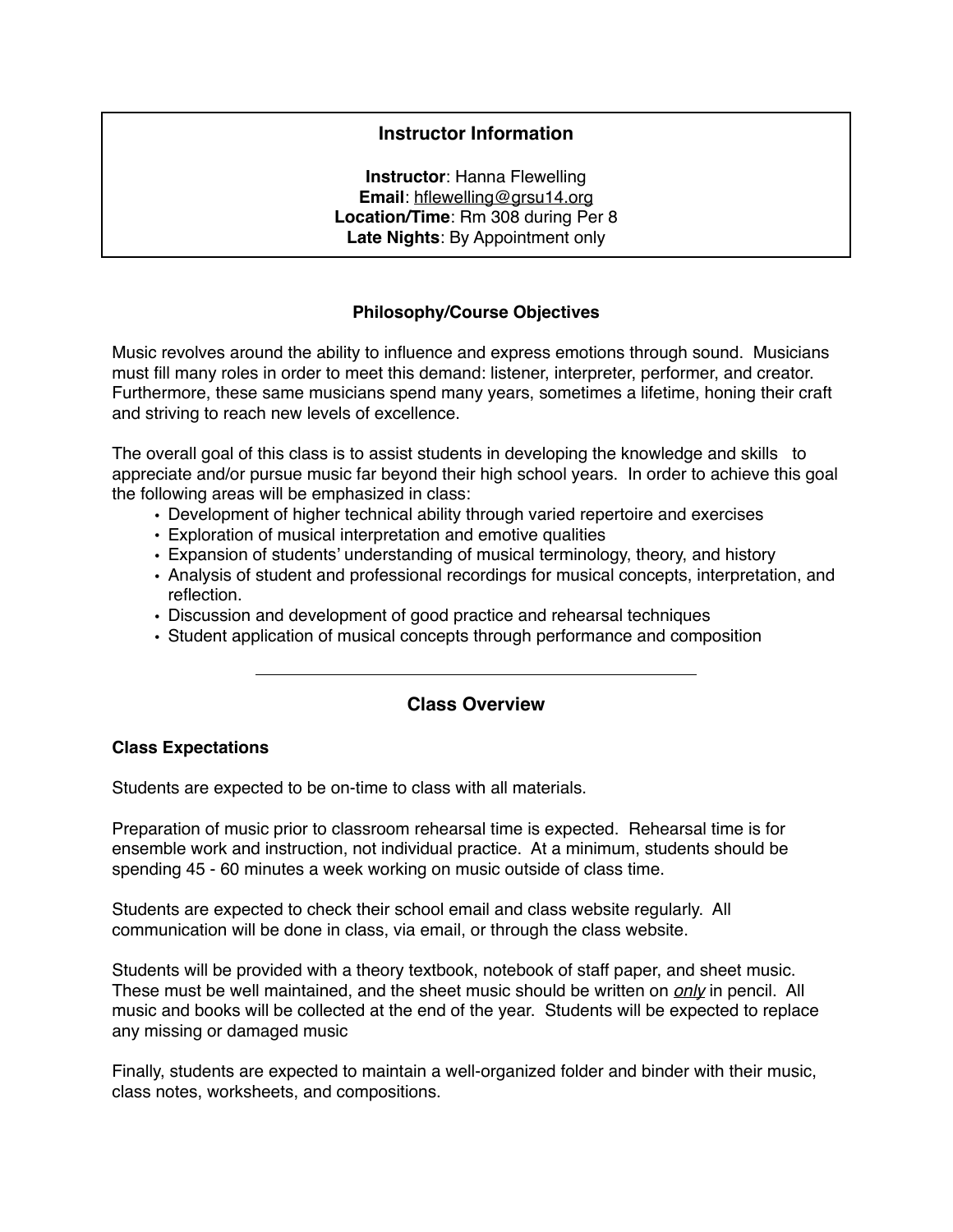# **Class Rules**

1) Do your best.

2) *Treat everyone and everything with respect.* First offenses will result in a verbal warning. Further offenses will result in removal from class, detention, call home, and/or meeting with the parents.

3) Cell phones, iPods/iPads, and other electronic devices (other than netbooks) are not to be used in the classroom without express instruction to do so. Inappropriately used devices will be confiscated.

4) No gum, hats, or food during rehearsal time. Water is allowed during rehearsal.

5) Instrument/Folder Storage - Music and instruments must be taken home during long weekends and over vacation. Students are responsible for replacing lost or damaged music.

## **Attendance Policy**

In accordance with school policy, any student who misses 15 classes, either excused or unexcused, per academic year will not receive credit for the course. Absent students are responsible for work missed during an absence. Unexcused absences will result in a zero for the work missed.

Tardiness is considered arriving any time after the class bell has rung. Tardy students must provide a pass from the front office upon arrival. Students without a pass will be sent to the office.

## **Materials**

- Instrument/bow/case
- Instrument Supplies: Rosin, shoulder rest, endpin stop or anchor, handkerchief or cleaning cloth, spare strings
- For Class: music folder, technique book, Theory Textbook, pencil, laptop, and class binder.
- Class Binder: I" Binder with 5 tabs: Technique Materials, Practice Log, Music Theory, Music History, and Compositions.

# **Grading Policy**

- All assignments are expected to be submitted completely and on time.
- Assignments submitted on time may be retaken up until the end of the quarter.
- Late assignments will lose 10% per day for the first week after the due date, and will be only worth up to half-credit after that week.
- Incomplete assignments will count as half-credit until completed.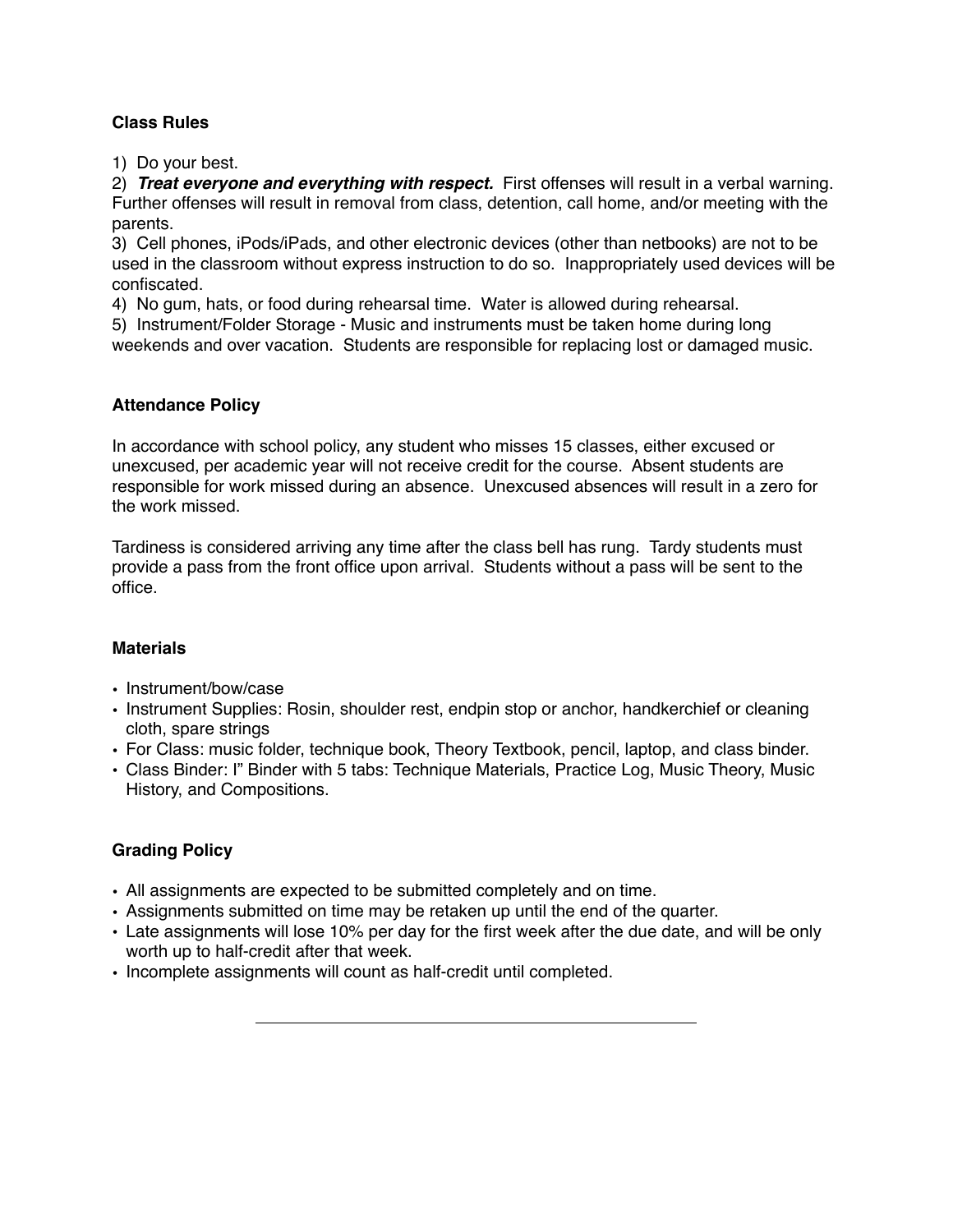### **Event Schedule 2015 - 2016**

### **Concerts**

Concert attendance is mandatory and will only be excused for family emergency or serious illness. Any conflicts must be reported as soon as possible. Concerts are held at the Windham High School Performing Arts Center.

Concert attire is as follows. Clothing should look professional and follow dress code. *Men*: black dress pants, white collared shirt with dark tie, and black dress shoes *Women*: black dress pants, dress, or skirt, white blouse, and black dress shoes

Thurs October 8 - District II Honors Orchestra Audition Enrollment Deadline Thurs October 22 - District II Auditions at Edward Little High School in Auburn (Snow Date is Thurs October 29th) Sat November 21 - All State Auditions *Tue December 8 - Winter Concert at 7pm. Student arrival at 6:30.* Fri-Sat January 22-23 - District II Instrumental Festival. Snow Date is Wed January 27. *Tues March 8, 15, or 22 - Specific date TBD All-Strings Concert at 7pm.* **Fri April 8 -** *Possible* **Boston Symphony Orchestra Field Trip** *Tue May 17 - Spring Concert at 7pm. Student arrival at 6:30* Thurs-Sat May 19-21 - Maine All-State Festival Sun June 12 - WHS Graduation 

#### **In Class Schedule**

**Mondays -** Rehearsal

**Tuesdays** - Rehearsal

**EVEN Wednesdays** - 12:35 - 1:15 - Sectionals 1:15 - 1:55 - TBD time

**Thursdays -** Theory